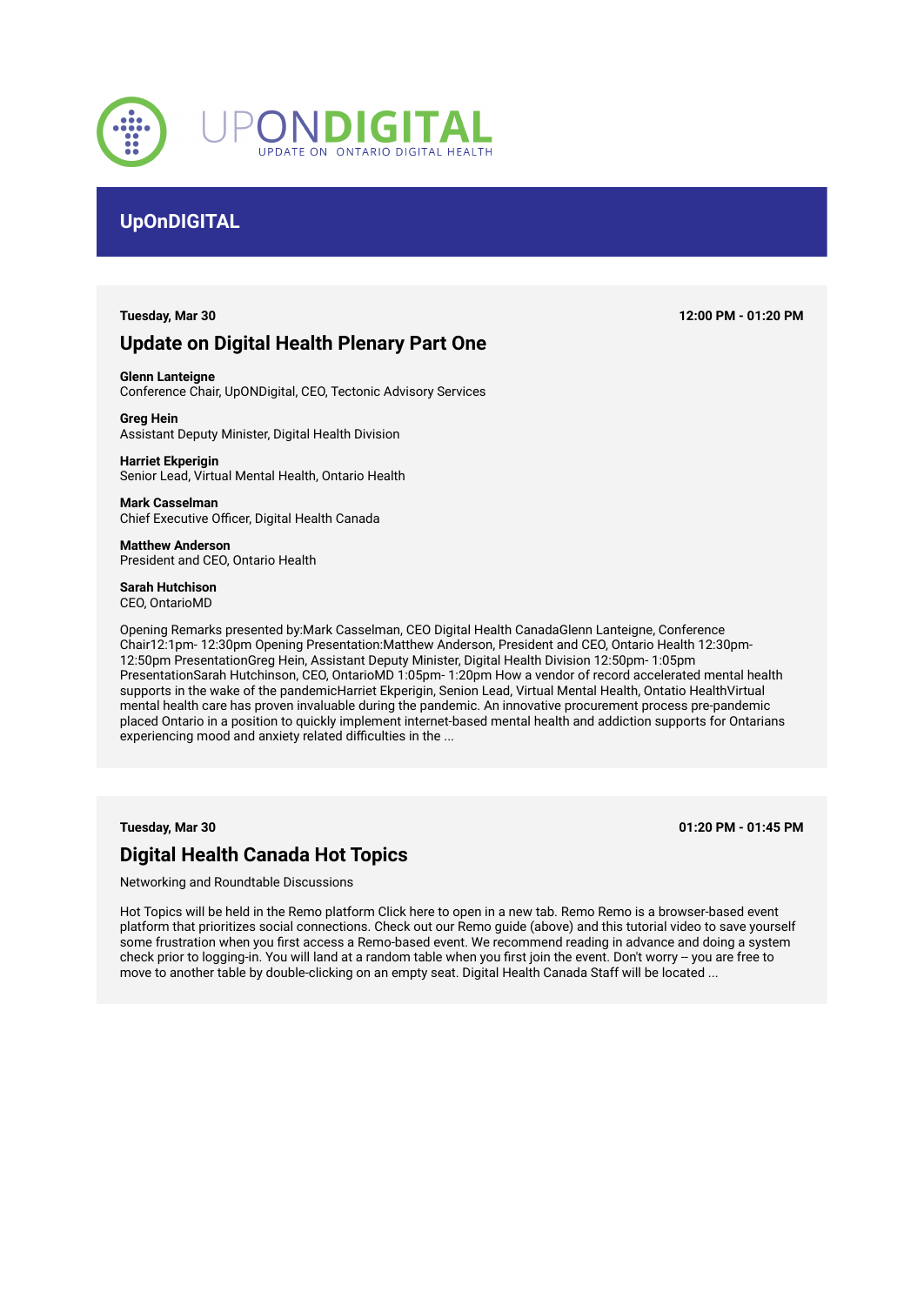# **Caring with Compassion in a Digital World**

Concurrent #1

### **Rebecca Charow**

Digital Education and Informatics Research Associate, UHN

#### **David Wiljer**

Executive Director - Education, Technology & Innovation, University Health Network

The delivery of care to patients is becoming more inextricably linked to technologies and digital ecosystems. At the same time, health professionals, learners and organizations have not been adequately prepared to cope with these shifts in practice and to provide compassionate care in this evolving landscape. New approaches to activating our patients and preparing our professionals are required, and, at the same time, we need to reconsider the quality and attributes of the technologies that are altering the landscape. This presentation will discuss what it means to provide compassionate care in a digital ecosystem and foster a culture of 'digital ...

**Tuesday, Mar 30 01:45 PM - 02:15 PM**

# **Virtual Care Secretariat COVID Response Funding**

Concurrent #2

**Jennifer Boshell**  Clinical Innovation Analyst, Ontario Health

**Kevin Feng**  Senior Strategy Lead, Ontario Health

### **Sandra Mierdel**

Director of Clinical Innovation, Ontario Health

This presentation will provide an overview of the Covid Response funding for remote care management, a summary of funded projects and the reporting and evaluation framework. The team will review project reporting data and highlight insights on the emerging care models, project impacts and considerations for ongoing sustainability.

# **Virtual Visits Verification and the Provincial Standard**

**Tuesday, Mar 30 02:15 PM - 02:45 PM**

Concurrent #3

# **Andrew Smith**

Executive Lead, Platform, Products & Integration, Ontario Health

**Tuesday, Mar 30 02:15 PM - 02:45 PM**

# **Digital Equity: Bridging the Digital Divide & Digital Enablers of Integrated Care**

Concurrent #4

**Mohamed Alarakhia**  Managing Director, eHealth Centre of Excellence

# **Rod Burns**

CIO, Alliance for Healthier Communities

### **Tuesday, Mar 30 01:45 PM - 02:15 PM**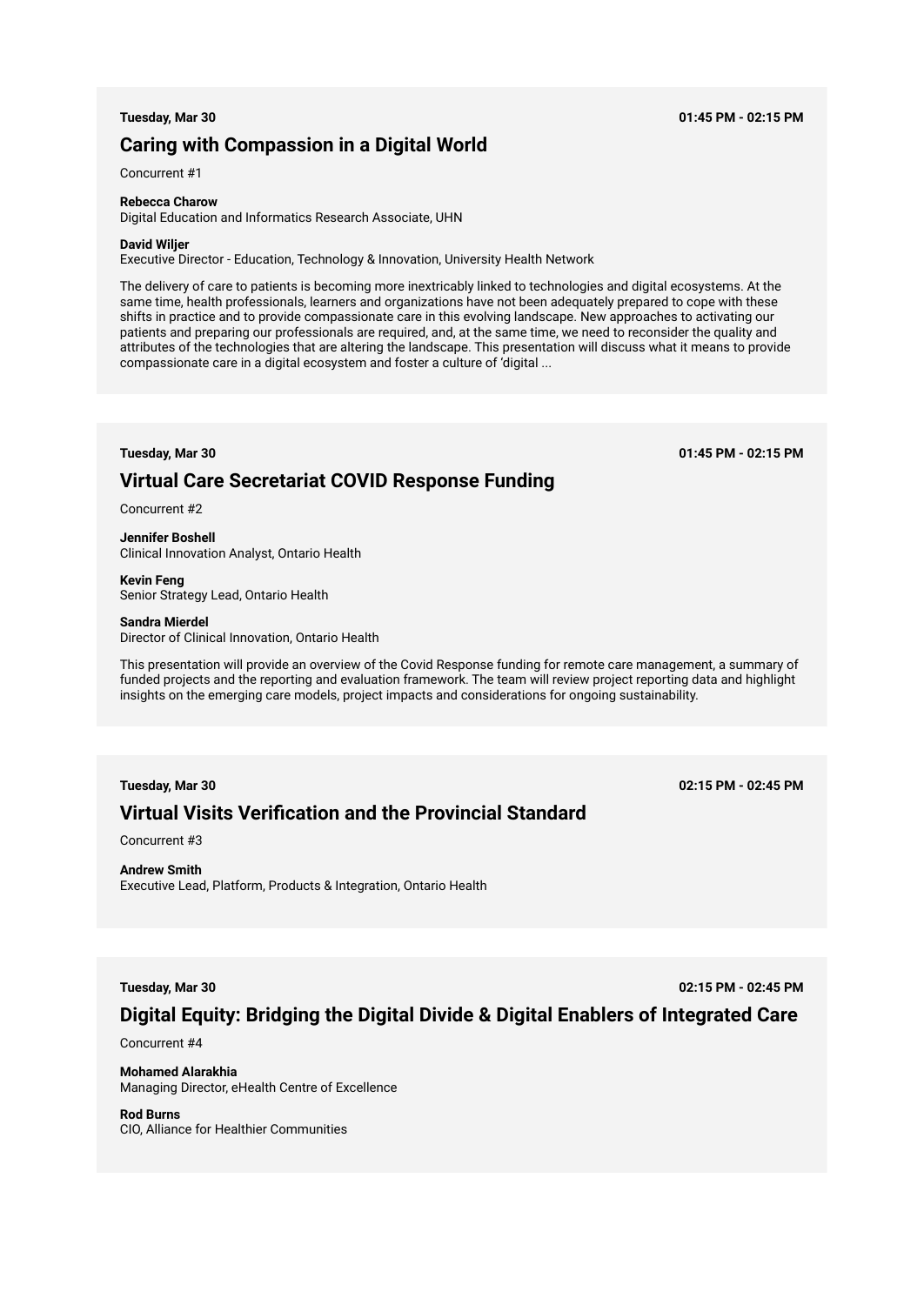**Tuesday, Mar 30 02:45 PM - 03:15 PM**

# **Symposia: Helping overwhelmed healthcare organizations deal with COVID communication challenges**

Concurrent Session

### **Anna Silverman**

Managing Partner & CEO, Tykans Group

### **Manna Ng**

Director of Business Development, Tykans Group

The COVID pandemic has challenged how health care organizations communicate with patients. With increasing demands from the pandemic, health care professionals now have less time to provide critical care. Alleviating the administrative notifications with a flexible, automated, notification technology helps give health care professionals more time to attend to patients. Speakers: Manna Ng – Director of Business Development, Tykans Anna Silverman – Managing Partner & amp; CEO, Tykans

**Tuesday, Mar 30 02:45 PM - 03:15 PM**

# **Symposia: Canadians want to manage their care; how do we get there?**

Concurrent Session

**Andrew Royce**  Chief Executive Officer, VOYCE

#### **Jared Sonnenberg**

Vice President, Product & User Engagement, iMD Health

### **Paul Hemburrow**

Chief Customer Officer and EVP, Sales & Marketing, Healthhub

#### **Roger Everitt**

Chief Executive Officer and Managing Director, Savience

Digital health technology in Canada is transforming the way hospitals operate and we have witnessed this evolution accelerate by the COVID-19 pandemic. We know patients want digital health technology available to them in their health system, as found in Canada Health Infoway's most recent study, The Healthy Dialogue. Join the leaders from iMD Health, VOYCE, Savience and HealthHub Patient Engagement Solutions as they discuss how to evolve quickly to meet the needs of Canadian patients and efficiently deliver on hospital's digital mandate.

# **Wellness Break**

**Tuesday, Mar 30 03:15 PM - 03:25 PM**

Stretch your legs, grab a glass of water and meet us back online at 3:30pm for the next presentation.